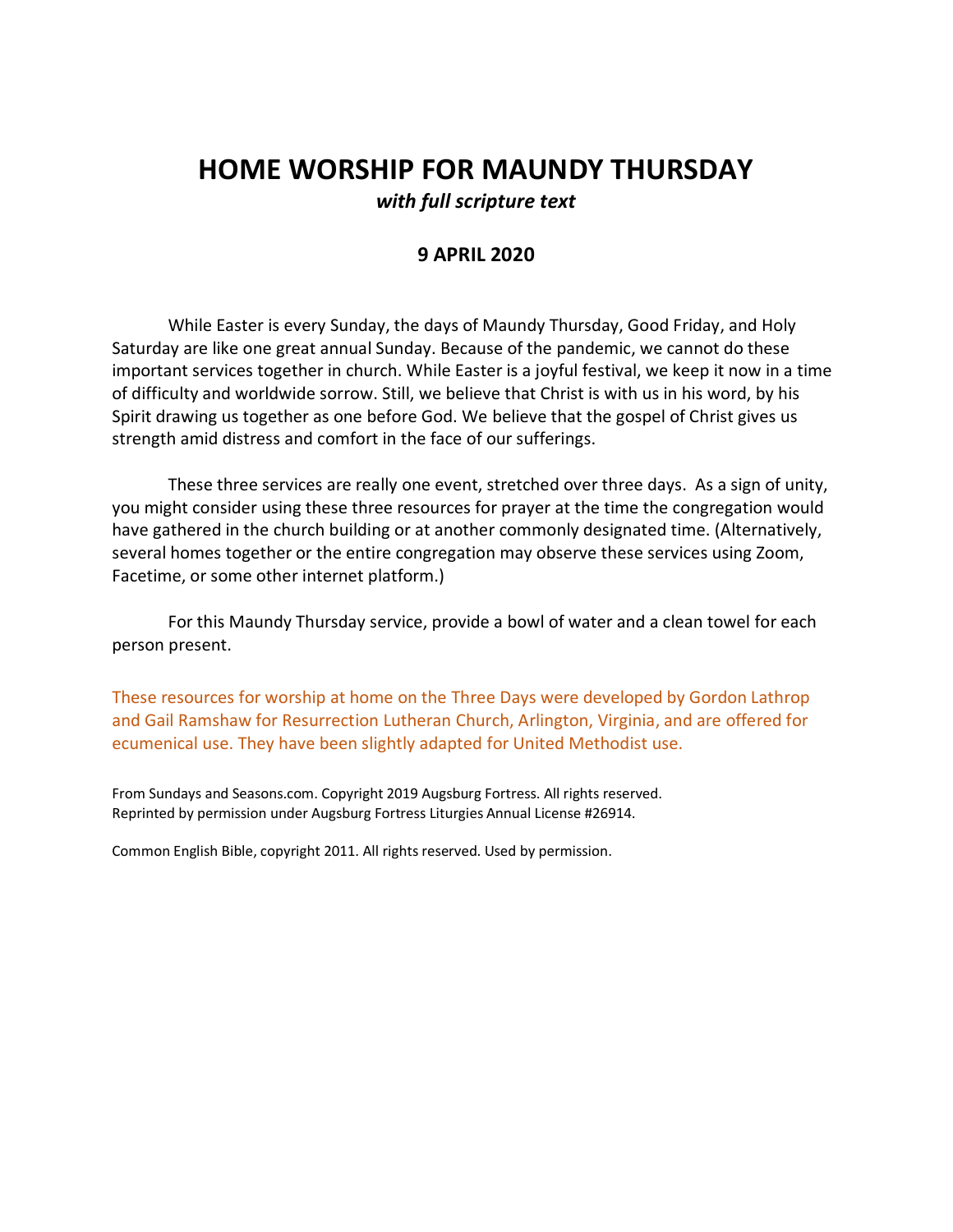# **MAUNDY THURSDAY**

# **THE FIRST OF THE THREE DAYS**

*Set out the bowls of water and clean towels. Sit with them before you and begin with these texts. First, remember God's forgiveness:*

God, who is rich in mercy, loved us even when we were dead in sin, and made us alive together with Christ. By grace we have been saved. Our sins are forgiven in the name of Jesus Christ. Almighty God, strengthen us with power through the Holy Spirit, that Christ may live in our hearts through faith. **Amen**.

#### *Then pray the prayer for this night:*

Holy God, source of all love, on the night of his betrayal, Jesus gave us a new commandment, to love one another as he loves us. Write this commandment in our hearts, and give us the will to serve others as he was servant of all, your Son, Jesus Christ, our Savior and Lord, who lives and reigns with you and the Holy Spirit, one God, now and forever. **Amen.**

## *Then read this reading:*

## **FIRST READING: Exodus 12:1-14 (CEB)**

The Lord said to Moses and Aaron in the land of Egypt, "This month will be the first month; it will be the first month of the year for you. Tell the whole Israelite community: On the tenth day of this month they must take a lamb for each household, a lamb per house. If a household is too small for a lamb, it should share one with a neighbor nearby. You should divide the lamb in proportion to the number of people who will be eating it. Your lamb should be a flawless year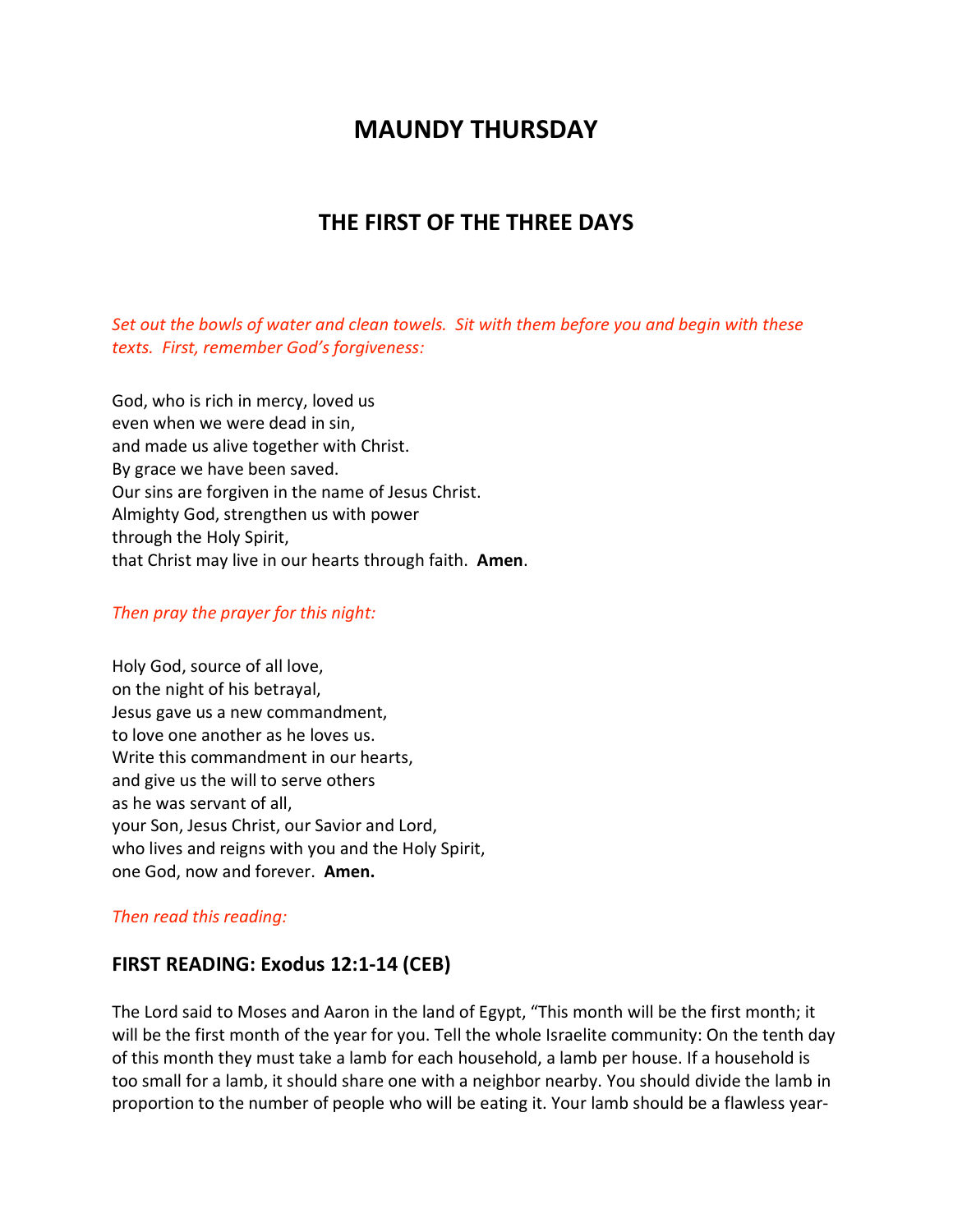old male. You may take it from the sheep or from the goats. You should keep close watch over it until the fourteenth day of this month. At twilight on that day, the whole assembled Israelite community should slaughter their lambs. They should take some of the blood and smear it on the two doorposts and on the beam over the door of the houses in which they are eating. That same night they should eat the meat roasted over the fire. They should eat it along with unleavened bread and bitter herbs. Don't eat any of it raw or boiled in water, but roasted over fire with its head, legs, and internal organs. Don't let any of it remain until morning, and burn any of it left over in the morning. This is how you should eat it. You should be dressed, with your sandals on your feet and your walking stick in your hand. You should eat the meal in a hurry. It is the Passover of the Lord. I'll pass through the land of Egypt that night, and I'll strike down every oldest child in the land of Egypt, both humans and animals. I'll impose judgments on all the gods of Egypt. I am the Lord. The blood will be your sign on the houses where you live. Whenever I see the blood, I'll pass over you. No plague will destroy you when I strike the land of Egypt.

"This day will be a day of remembering for you. You will observe it as a festival to the Lord. You will observe it in every generation as a regulation for all time."

## Word of God, Word of Life. **Thanks be to God.**

## *Then pray this Psalm:*

## **PSALM 116 (CEB)**

I love the Lord because he hears my requests for mercy. I'll call out to him as long as I live, because he listens closely to me. Death's ropes bound me; the distress of the grave found me— I came face-to-face with trouble and grief. So I called on the Lord's name: "Lord, please save me!" The Lord is merciful and righteous; our God is compassionate. The Lord protects simple folk; he saves me whenever I am brought down. I tell myself, You can be at peace again, because the Lord has been good to you. You, God, have delivered me from death, my eyes from tears, and my foot from stumbling, so I'll walk before the Lord in the land of the living. I have remained faithful, even when I said, "I am suffering so badly!" even when I said, out of fear,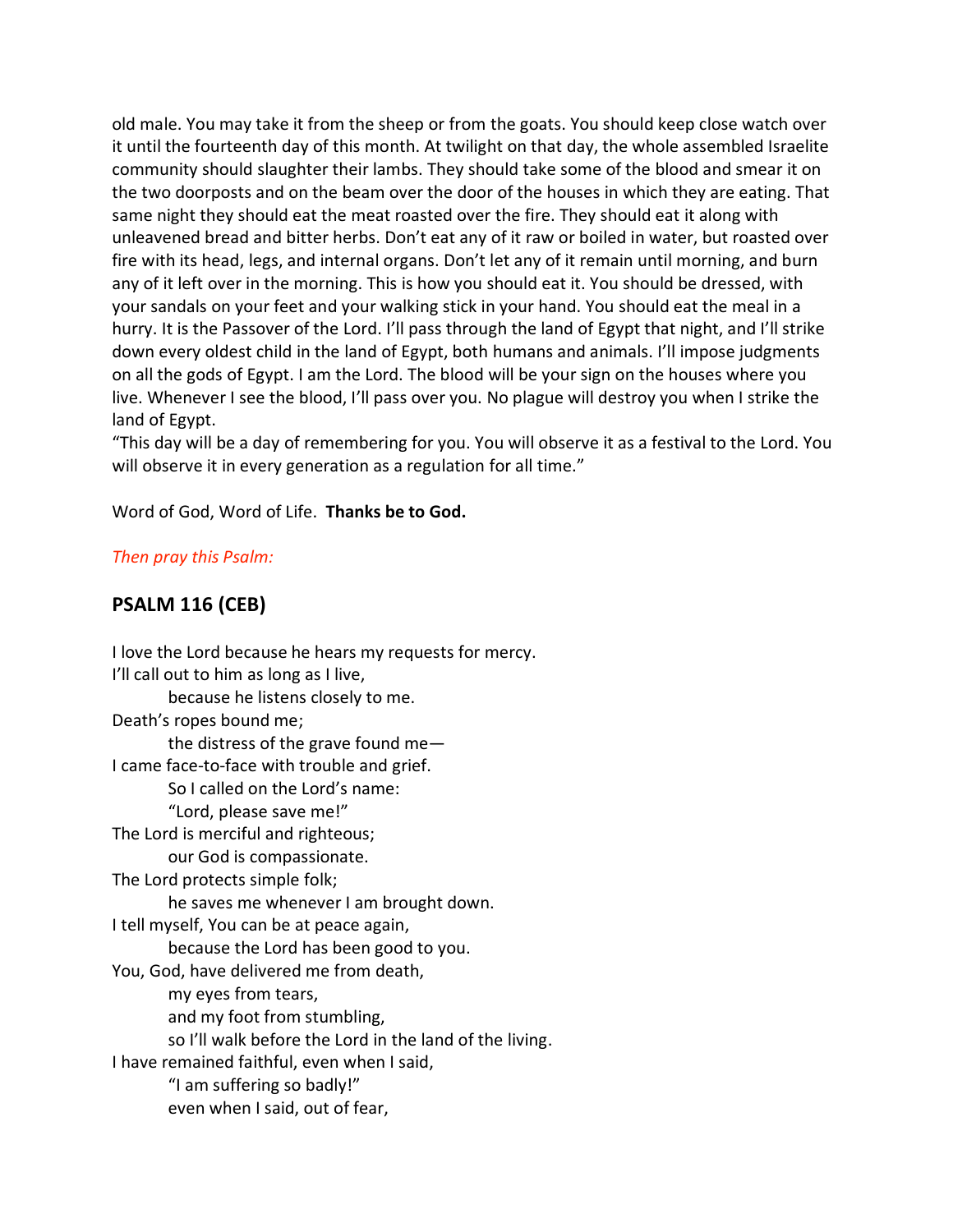"Everyone is a liar!" What can I give back to the Lord for all the good things he has done for me? I'll lift up the cup of salvation. I'll call on the Lord's name. I'll keep the promises I made to the Lord in the presence of all God's people. The death of the Lord's faithful is a costly loss in his eyes. Oh yes, Lord, I am definitely your servant! I am your servant and the son of your female servant you've freed me from my chains. So I'll offer a sacrifice of thanksgiving to you, and I'll call on the Lord's name. I'll keep the promises I made to the Lord in the presence of all God's people, in the courtyards of the Lord's house, which is in the center of Jerusalem. Praise the Lord!

## *Then read this reading:*

## **SECOND READING: 1 Corinthians 11:23-26 (CEB)**

I received a tradition from the Lord, which I also handed on to you: on the night on which he was betrayed, the Lord Jesus took bread. After giving thanks, he broke it and said, "This is my body, which is for you; do this to remember me." He did the same thing with the cup, after they had eaten, saying, "This cup is the new covenant in my blood. Every time you drink it, do this to remember me." Every time you eat this bread and drink this cup, you broadcast the death of the Lord until he comes.

Word of God, Word of Life. **Thanks be to God.**

## *Then read the Gospel:*

## **GOSPEL: John 13:1-17, 31b-35 (CEB)**

The holy gospel according to John. **Glory to you, O Lord.**

Before the Festival of Passover, Jesus knew that his time had come to leave this world and go to the Father. Having loved his own who were in the world, he loved them fully. Jesus and his disciples were sharing the evening meal. The devil had already provoked Judas, Simon Iscariot's son, to betray Jesus. Jesus knew the Father had given everything into his hands and that he had come from God and was returning to God. So he got up from the table and took off his robes. Picking up a linen towel, he tied it around his waist. Then he poured water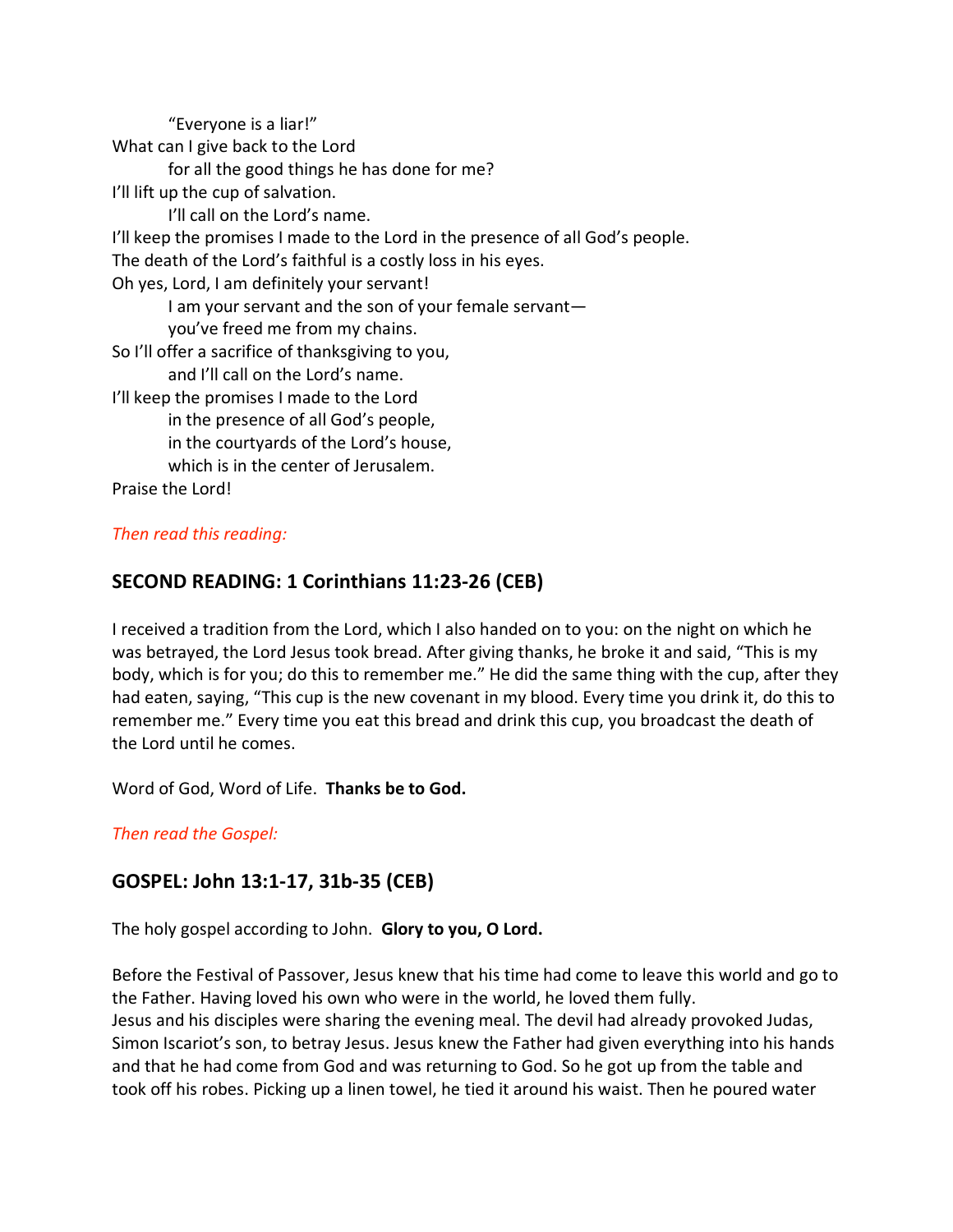into a washbasin and began to wash the disciples' feet, drying them with the towel he was wearing. When Jesus came to Simon Peter, Peter said to him, "Lord, are you going to wash my feet?"

Jesus replied, "You don't understand what I'm doing now, but you will understand later." "No!" Peter said. "You will never wash my feet!"

Jesus replied, "Unless I wash you, you won't have a place with me."

Simon Peter said, "Lord, not only my feet but also my hands and my head!"

Jesus responded, "Those who have bathed need only to have their feet washed, because they are completely clean. You disciples are clean, but not every one of you." He knew who would betray him. That's why he said, "Not every one of you is clean."

After he washed the disciples' feet, he put on his robes and returned to his place at the table. He said to them, "Do you know what I've done for you? You call me 'Teacher' and 'Lord,' and you speak correctly, because I am. If I, your Lord and teacher, have washed your feet, you too must wash each other's feet. I have given you an example: Just as I have done, you also must do. I assure you, servants aren't greater than their master, nor are those who are sent greater than the one who sent them. Since you know these things, you will be happy if you do them…

"Now the Human One has been glorified, and God has been glorified in him. If God has been glorified in him, God will also glorify the Human One in himself and will glorify him immediately. Little children, I'm with you for a little while longer. You will look for me—but, just as I told the Jewish leaders, I also tell you now—'Where I'm going, you can't come.'

"I give you a new commandment: Love each other. Just as I have loved you, so you also must love each other. This is how everyone will know that you are my disciples, when you love each other."

The gospel of the Lord. **Praise to you, O Christ.**

## *Having read these readings, think of this:*

This word about the love of Jesus is always the beginning of any time. By remembering the Passover and the Last Supper and the footwashing, we are not trying to get back to an old time. In the face of the suffering and death with which the world is filled, our trying would not come to much. But God's word comes to us now. To our time. Even when we cannot meet for the holy supper together, this word—which takes these three nights to say—comes to us: Jesus Christ is our forgiveness. He is the Lamb whose blood marks the doors of our houses and bodies. In the power of the Spirit, he has washed our feet and our lives. And he turns us toward our neighbors. In this word—and in the cross proclaimed tomorrow and the resurrection proclaimed on Saturday night—Easter comes out to hold us already.

## *Here you may share your thoughts with others. Or, if a Maundy Thursday sermon has been prerecorded, listen to it or view it here.*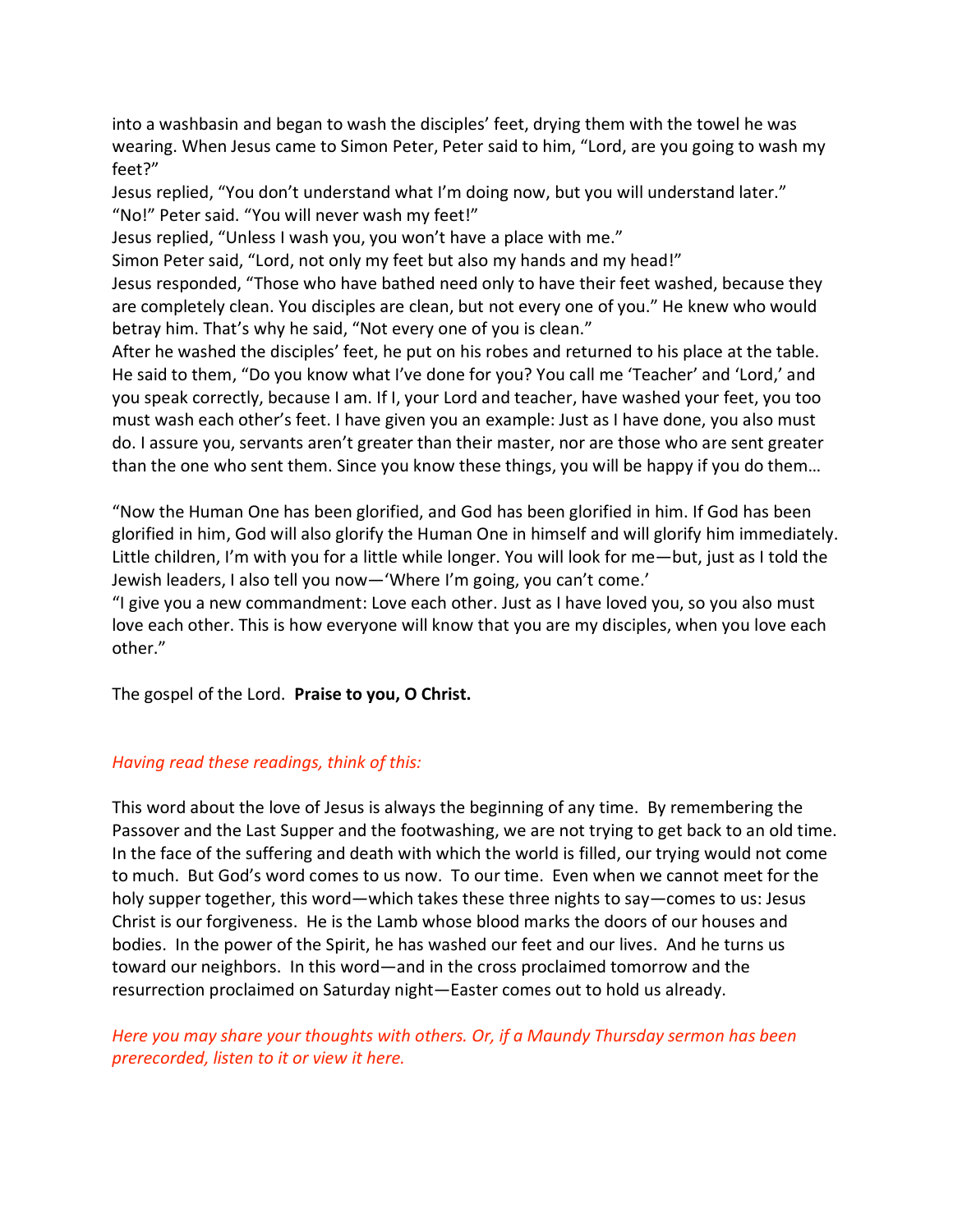## *If you have the* United Methodist Hymnal*, you might now read or sing*

**Hymn # 432** "Jesu, Jesu" Or see: [https://hymnary.org/text/kneels\\_at\\_the\\_feet\\_of\\_his\\_friends](https://hymnary.org/text/kneels_at_the_feet_of_his_friends) **Hymn # 292** "What Wondrous Love Is This" Or see: [https://hymnary.org/text/what\\_wondrous\\_love\\_is\\_this\\_o\\_my\\_soul\\_o\\_m](https://hymnary.org/text/what_wondrous_love_is_this_o_my_soul_o_m)

*Here each person may wash their own hands, using the water in the bowl in front of them, recalling Jesus washing his disciples' feet. Or, if there are several worshipping together and it is safe to do so, each person may pour water on another's hands, thinking of the love of Jesus poured out on each of us in this difficult time. Please note, that this action may be entirely omitted, especially if someone in your house has tested positive for the coronavirus.*

## *Then you may pray these intercessions for our church and world:*

United with Christians around the globe on this Maundy Thursday, let us pray for the church, the earth, our troubled world, and all in need, responding to each petition with the words, **Your mercy is great**.

## *A brief silence.*

Blessed are you, holy God, for the church. Gather all the baptized around your presence in the Word. Strengthen the body of your people even when we cannot assemble for worship. Grant our pastor and church leaders faithfulness and creativity for their ministry in this time, and accompany those preparing for baptism.

## *A brief silence.*

Hear us, holy God. **Your mercy is great.**

Blessed are you, bountiful God, for this good earth and for the flowering of springtime. Save dry lands from destructive droughts. Protect the waters from pollution. Allow in this time the planting of fields for food. Make us into caregivers of your plants and animals.

## *A brief silence.*

Hear us, bountiful God. **Your mercy is great.**

Blessed are you, sovereign God, for our nation. Inspire all people to live in peace and concord. Grant wisdom and courage to heads of state and to legislators as they face the coronavirus. Lead our elected officials to champion the cause of the needy.

## *A brief silence.*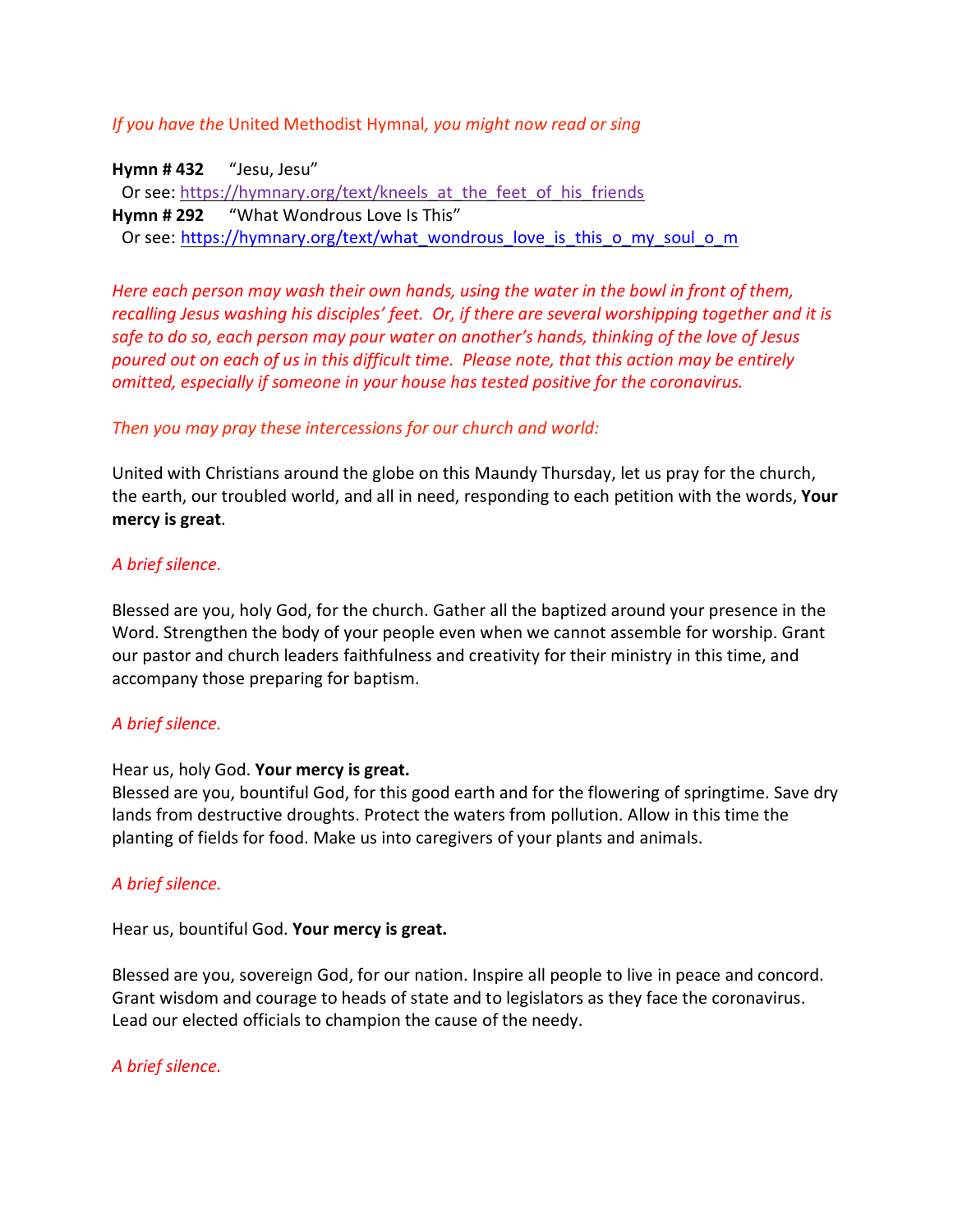Hear us, sovereign God. **Your mercy is great.**

Blessed are you, faithful God, for you accompany suffering humanity with love. Abide wherever the coronavirus has struck. Visit all who mourn their dead; all who have contracted the virus; those who are quarantined or stranded away from home; those who have lost their employment; those who fear the present and the future. Support physicians, nurses, and home health aides; medical researchers; and the World Health Organization.

## *A brief silence.*

Hear us, faithful God. **Your mercy is great.**

Blessed are you, gracious God, for you care for the needy. We beg you to feed the hungry, protect the refugee, embrace the distressed, house the homeless, nurse the sick, and comfort the dying. Especially we pray for those we name before you now.

## *A brief silence.*

Hear us, gracious God. **Your mercy is great.**

Blessed are you, loving God, that your Son knelt before us, your unworthy servants. Preserve our lives, comfort our anxiety, and receive now the petitions of our hearts.

## *A longer period of silence.*

Hear us, loving God. **Your mercy is great.**

Blessed are you, eternal God, for all who have died in the faith, especially the martyr Dietrich Bonhoeffer, whom we remember today, and those whom we name before you here.

## *A brief silence.*

At the end, bring us with them into your everlasting glory. Hear us, eternal God. **Your mercy is great.**

Receive, merciful God, our prayers, for the sake of Jesus Christ, the host of our meal of life, who died and rose that we might live with you, now and forever. **Amen.**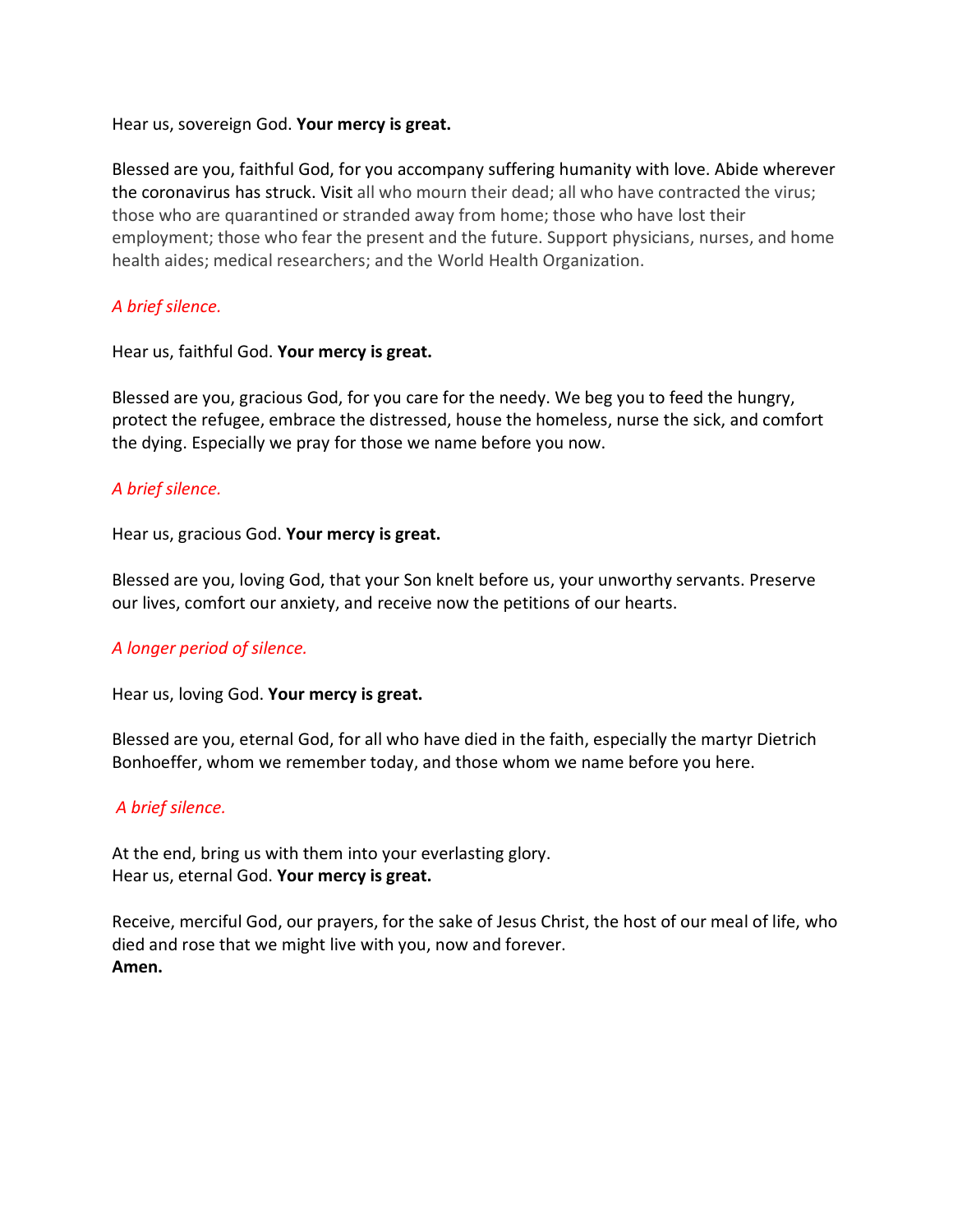*Again, if you have the* United Methodist Hymnal*, you might read or sing*

**HYMN # 549** "Where Charity and Love Prevail"

Or see: [https://hymnary.org/text/where\\_charity\\_and\\_love\\_prevail](https://hymnary.org/text/where_charity_and_love_prevail)

*Finally, remembering Jesus going to his arrest and his death, the events from which all the mercy that fills this night flows, pray this Psalm.*

## **PSALM 88 (CEB)**

Lord, God of my salvation, by day I cry out, even at night, before you let my prayer reach you! Turn your ear to my outcry because my whole being is filled with distress; my life is at the very brink of hell. I am considered as one of those plummeting into the pit. I am like those who are beyond help, drifting among the dead, lying in the grave, like dead bodies those you don't remember anymore, those who are cut off from your power. You placed me down in the deepest pit, in places dark and deep. Your anger smothers me; you subdue me with it, wave after wave. Selah You've made my friends distant. You've made me disgusting to them. I can't escape. I'm trapped! My eyes are tired of looking at my suffering. I've been calling out to you every day, Lord— I've had my hands outstretched to you! Do you work wonders for the dead? Do ghosts rise up and give you thanks? Selah Is your faithful love proclaimed in the grave, your faithfulness in the underworld? Are your wonders known in the land of darkness, your righteousness in the land of oblivion? But I cry out to you, Lord! My prayer meets you first thing in the morning! Why do you reject my very being, Lord? Why do you hide your face from me? Since I was young I've been afflicted, I've been dying.